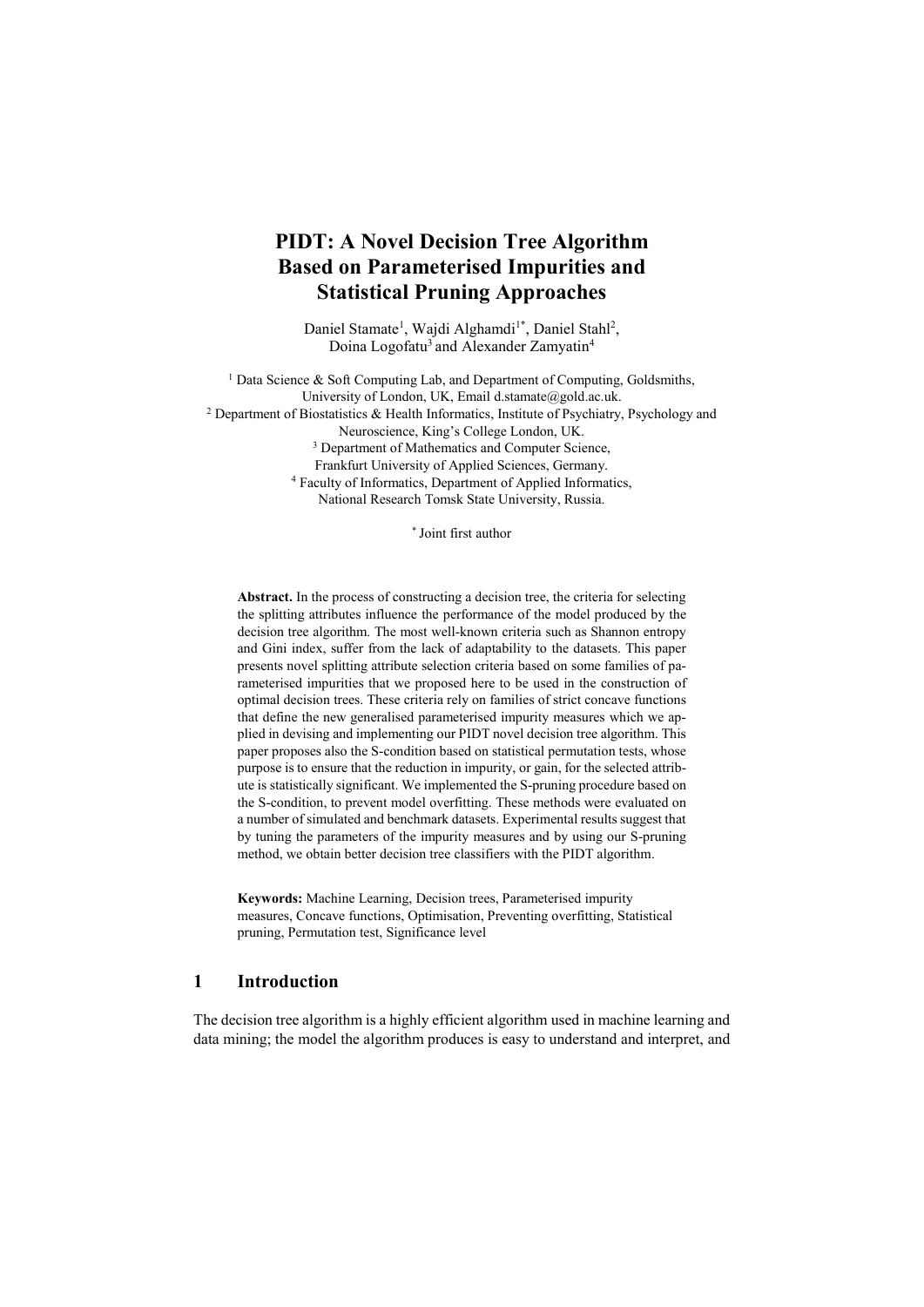the algorithm offers accurate results in abbreviated time. Different versions of the decision tree algorithm have been introduced in the last few decades, and it remains an attractive research domain within the field of machine learning. Such algorithms are useful in numerous contexts within pattern recognition and machine learning applications. In the medical field, for instance, decision trees have been employed to diagnose heart disease patients [1] and to predict patients who may suffer from psychosis [2].

A decision tree algorithm simulates a tree assembly [3]. A decision tree consists of nodes that are connected via branches. The decision tree begins with a single root node and ends with a number of leaf / decision nodes; the nodes in between are the internal nodes.

In classification trees, each leaf node is labelled with a particular class. Each node that is not a leaf node applies a test on a certain attribute, and each branch represents a result of the test. The nodes are selected from the top level based on the attribute-selection measure [4]. For example, ID3 algorithm [5] and its extended version C4.5 [4] use information gain (which is based on Shannon entropy) to construct the decision tree; the element with the highest gain is taken as the root node, and the dataset is divided based on the root element values. Again, the information gain is calculated for all the internal nodes separately, and the process is repeated until leaf nodes are reached.

Unlike most machine learning algorithms, decision trees perform local feature selection on different sets of features. The selected feature should be the feature that reduces the uncertainty at the node the most [6]. The dataset may then be partitioned accordingly into sub-nodes. This procedure is applied recursively until it meets any stopping criterion, such as the minimum number of instances or the maximum tree depth. Choosing the splitting and stopping criteria are two open problems in decision tree algorithms.

To address the first issue, many decision tree algorithms have proposed different impurity measures as a splitting criterion. Most decision tree algorithms are based on the information gain function for choosing the best attribute for splitting the data at each node that is not a leaf node. For instance, the ID3 and C4.5 algorithms are based on Shannon entropy [6], while the classification and regression tree CART algorithm is based on the Gini index [7]. However, one drawback in this kind of approach is that these types of impurity measures are only based on one fixed concave function for assessing the impurity in the datasets' class distributions, which means they suffer from a lack of adaptability to various datasets.

Many studies have investigated the importance of the split criterion [8], [9]. These studies have concluded that the choice of impurity measure does have some influence on the decision tree's efficacy. Inspired by these studies, we have proposed several novel splitting criteria based on parameterised families of strict concave functions that may be used as impurity measures. As such, we propose new parameterised impurities including parameterised entropy (PE), parameterised Gini (PG), parameterised Tsallis (PT), parameterised Renyi (PR), as well as parameterised AlphaBeta impurity (ABI) and parameterised GiniEntropy (GE) impurity. Their purpose will consist of being mostly reduced in a node after a split, which will dictate the choice of the most suitable attribute in that node. These methods indeed provide an innovative approach to improved decision tree performance, as this work shows.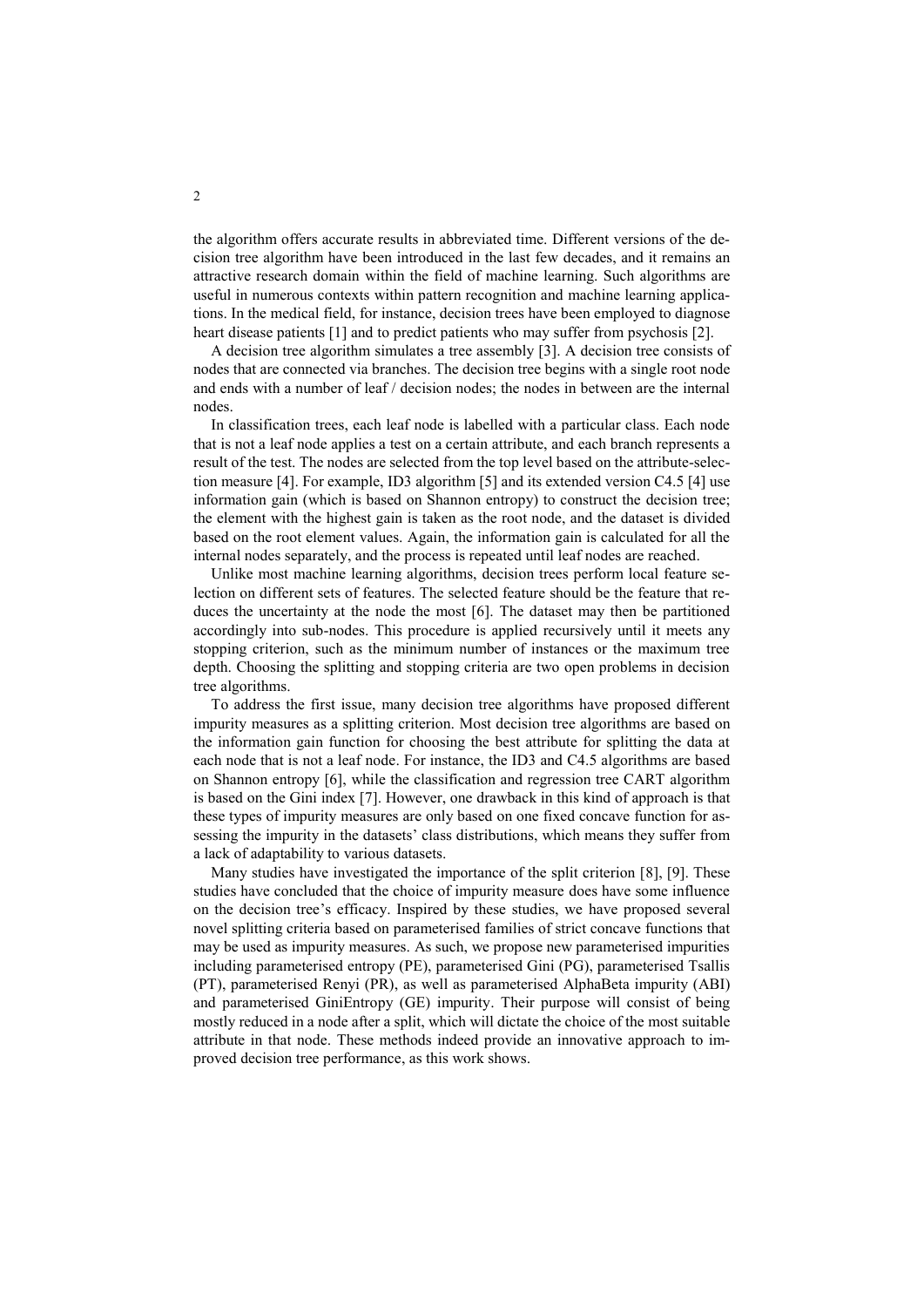As for the second problem, most practical decision tree implementations use a 'greedy' approach to grow the tree. Such algorithms would usually suffer from overfitting the dataset [3], and additional mechanisms are needed to be put in place to prevent this. Several stopping criteria have been introduced to overcome this issue, such as setting the minimum value of the information gain to grow the tree with a C4.5 algorithm for instance [4]. A number of recent papers have used permutation tests for different machine learning problems, such as studying the classifier performance [10], or in the feature selection process [11]. With the model overfitting problem in mind, we proposed in this paper the S-condition based on statistical permutation tests, whose purpose is to ensure that the reduction in impurity, or gain, for the selected attribute in a node of the decision tree is statistically significant, and that the observed gain is unlikely to be at least that high just by chance. Moreover, we implemented the S-pruning procedure based on the S-condition, to prevent model overfitting.

We integrate the use of our novel families of parameterised impurities for the attribute selection, with the S-pruning procedure, and with the optimisation of the parameters of the impurity via cross-validation according to the accuracy performance, in a new decision tree algorithm that we call PIDT, whose name stands for Parameterised Impurity Decision Tree.

The rest of this paper is organised as follows. Section 2 introduces the mathematical formulations and the general requirements for the impurity measures, as well as the novel parameterised impurity measures that we propose to be used in selecting the splitting attributes in our PIDT algorithm. Section 3 introduces our S-condition and S-pruning procedure based on permutation tests, which enhance the PIDT algorithm to prevent model overfitting. Section 4 experimentally investigates the proposed parameterised impurity measures and compares them with conventional impurity functions, based on the performances obtained by the PIDT and conventional decision tree algorithms on a number of benchmarks and generated datasets. Finally, section 5 presents conclusions and offers directions for future work.

## **2 Impurity measures**

As mentioned above, a decision tree algorithm splits the dataset sample (at each node that is not a leaf node) into two or more sets based on the attribute that scores the highest gain (i.e. reduction in impurity) [12]. In the previous section, we mentioned two conventional impurities mostly used in decision tree algorithms, namely Shannon entropy and Gini index. But there are also other impurities which are presented in the literature such as Tsallis [13], and Renyi [12]. A different work proposed also a generalisation of the conditional entropy [14]. Considering these different studies based on various impurity measures suggests that the choice of the impurity measure influences the decision tree's effectiveness. In the following sub-sections, we provide the mathematical formulations of and the criteria for functions defined on discrete probabilistic distributions, to be impurity measures.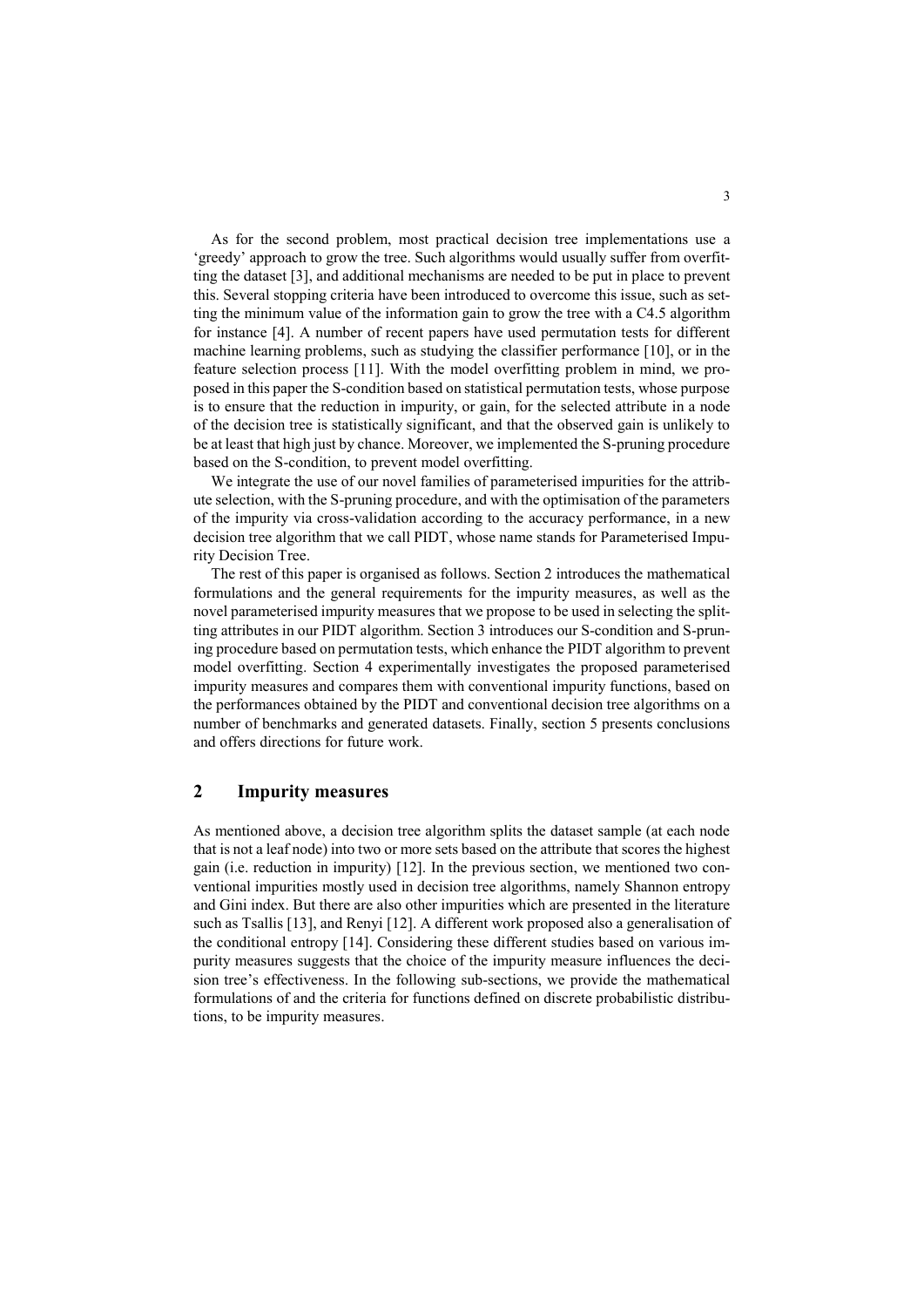#### **2.1 Mathematical formulations**

Let X be an  $n \times m$  data matrix. We denote the r-th row vector of X by X<sub>r</sub>, and the cth column vector of *X* by *X c* . Rows are also called *records* or *data points*, while columns are also called *attributes* or *features*. Since we do not restrict the data domain of *X*, the scale of this domain's features can be categorical or numerical. For each data point *Xr*, we have a class label *y<sub>r</sub>*. We assume a set of known class labels *Y*, so *y<sub>r</sub>*  $\in$  *Y*. Let *D* be the set of labelled data  $D = \{(X_r, y_r)\}_{r=1}^n$ . During the classification task, the goal is to predict the labels of new data points by training a classifier on *D*. Now, let *k* be the total number of data entries in a node, and  $k_i$  be the number of data entries classified as class *i*. Then  $p_i = {}^{k_i}$  $\frac{1}{k}$  is the ratio of instances classified as *i* and estimates the probability of class *i* in the dataset in that node.

The primary purpose of the impurity measures is to express the degree of mixture of various classes in a dataset and then to help to define how well the classes are separated via a split in a node. As such, in general, an impurity measure should satisfy specific requirements. Breiman [8] suggested that an impurity measure is a function *Imp* whose argument is a vector of probabilities from a discrete probability distribution (given by the class proportions in a dataset), which satisfies the following properties:

**Property A:** Strict concavity  $Imp'' < 0$ . **Property B:** Maximality  $Imp' = 0$  for  $(p_i = 1/2)$  for  $i = 1, ..., k$ . **Property C:** Minimality  $Imp = 0 \leftrightarrow \exists i | pi = 1$ .

These properties state that the impurity function should be a strictly concave function; they also express what the maximum and minimum points of the function are. Both Shannon entropy and Gini index, which are defined below, meet the impuritybased criteria:

Entropy (D) = E(D) = 
$$
-\sum_{i=1}^{k} p_i * log(p_i)
$$
 (1)

Gini (D) = G(D) = 
$$
1 - \sum_{i=1}^{k} p_i^2
$$
 (2)

Several authors compared the behaviour of Gini index and Shannon entropy to determine which performs better; they concluded that it is not possible to decide which one leads to higher accuracies of the produced decision trees since the two measures have only about 2% disagreement in most cases [9]. Note that both Gini index and Shannon entropy are based on one strict concave function each, and as such they might not have the flexibility in adapting to various datasets. We have also considered Renyi entropy and Tsallis entropy, both of which generalising Shannon entropy. They are described by the following formulas, respectively:

Renyi (D) = R(D) = 
$$
\frac{1}{1-\gamma}
$$
 \* log(Σ<sup>k</sup><sub>i=1</sub> p<sup>γ</sup><sub>i</sub>) where γ > 0 and γ ≠ 1 (3)

4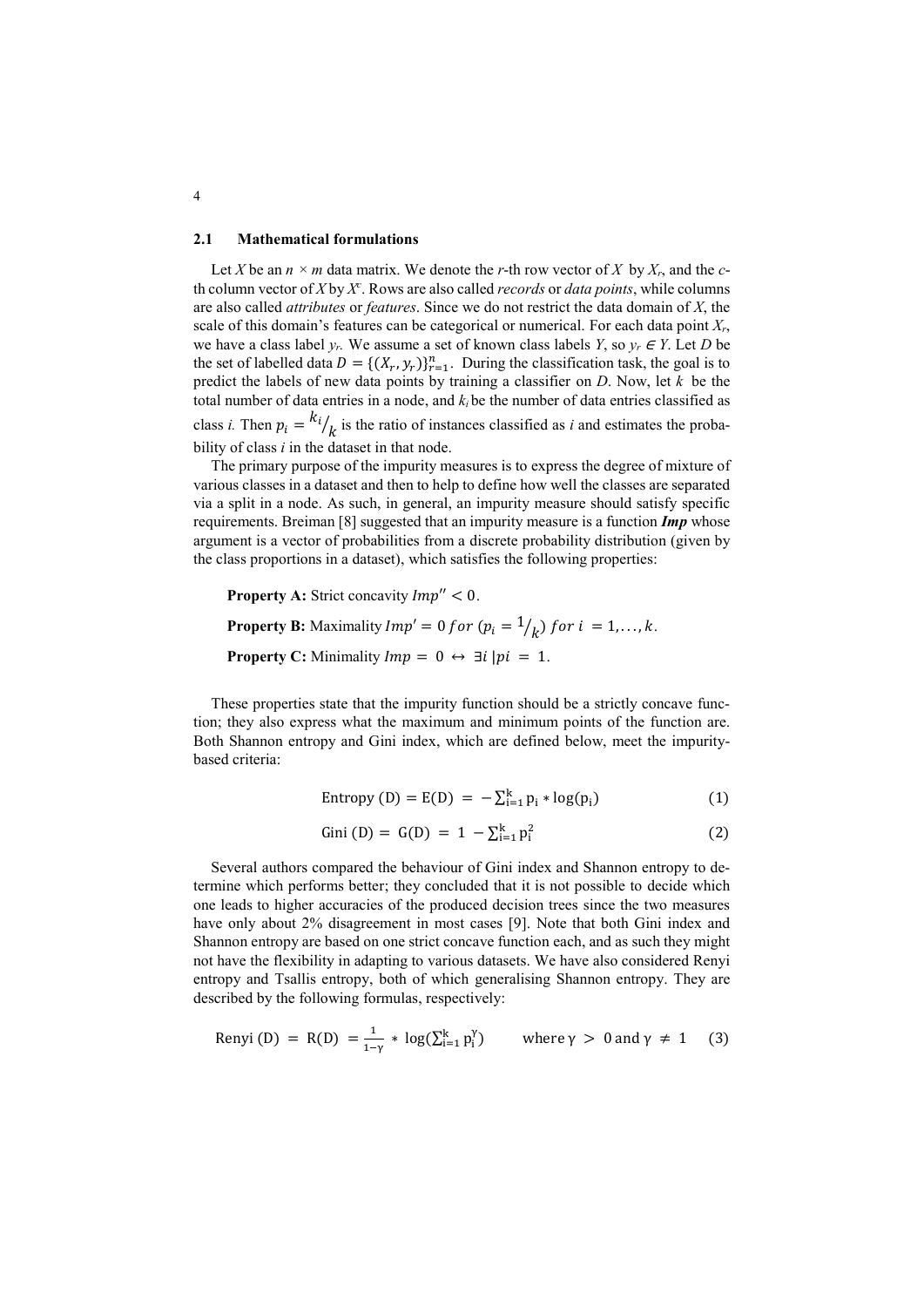Tsallis (D) = T(D) = 
$$
\frac{1-\sum_{i=1}^{k} p_i^{\gamma}}{1-\gamma}
$$
 where  $\gamma > 0$  and  $\gamma \neq 1$  (4)

In the next subsection, we propose several families of generalised parameterised impurity measures based on the requirements suggested by Breiman [8] and outlined above, and we introduce our new PIDT algorithm employing these impurities.

#### **2.2 Parameterised impurity measures**

As mentioned, the novel parameterised impurity measures that we propose in what follows, are used to select the attribute that mostly reduces the impurity by splitting the dataset in a node of the decision tree.

Our first proposed family of parameterised impurities is the parameterised entropy PE, which is formulated below, and is illustrated in Figure 1 for the case of the 2 class problems (the x-axis represents the probability of one class).

$$
PE(D) = E(D)^{\alpha} \qquad \text{where } \alpha \in (0, 1] \tag{5}
$$



**Fig. 1**: Parameterised entropy (PE) with different values for α.

The interval of variation for the parameter  $\alpha$ , i.e. (0,1], was chosen to allow, on the one hand, a large diversity of shapes of the graph of the impurity PE, and on the other hand, to mathematically ensure the concavity of the impurity (proof not included here due to lack of space). The other requirements inspired by Breiman's work [8], to which we referred in the previous subsection, are also met.

Figure 1 illustrates the impact of  $\alpha$  on the shape of the PE curve. In particular,  $\alpha =1$ corresponds to the conventional Shannon entropy, while smaller positive values for  $\alpha$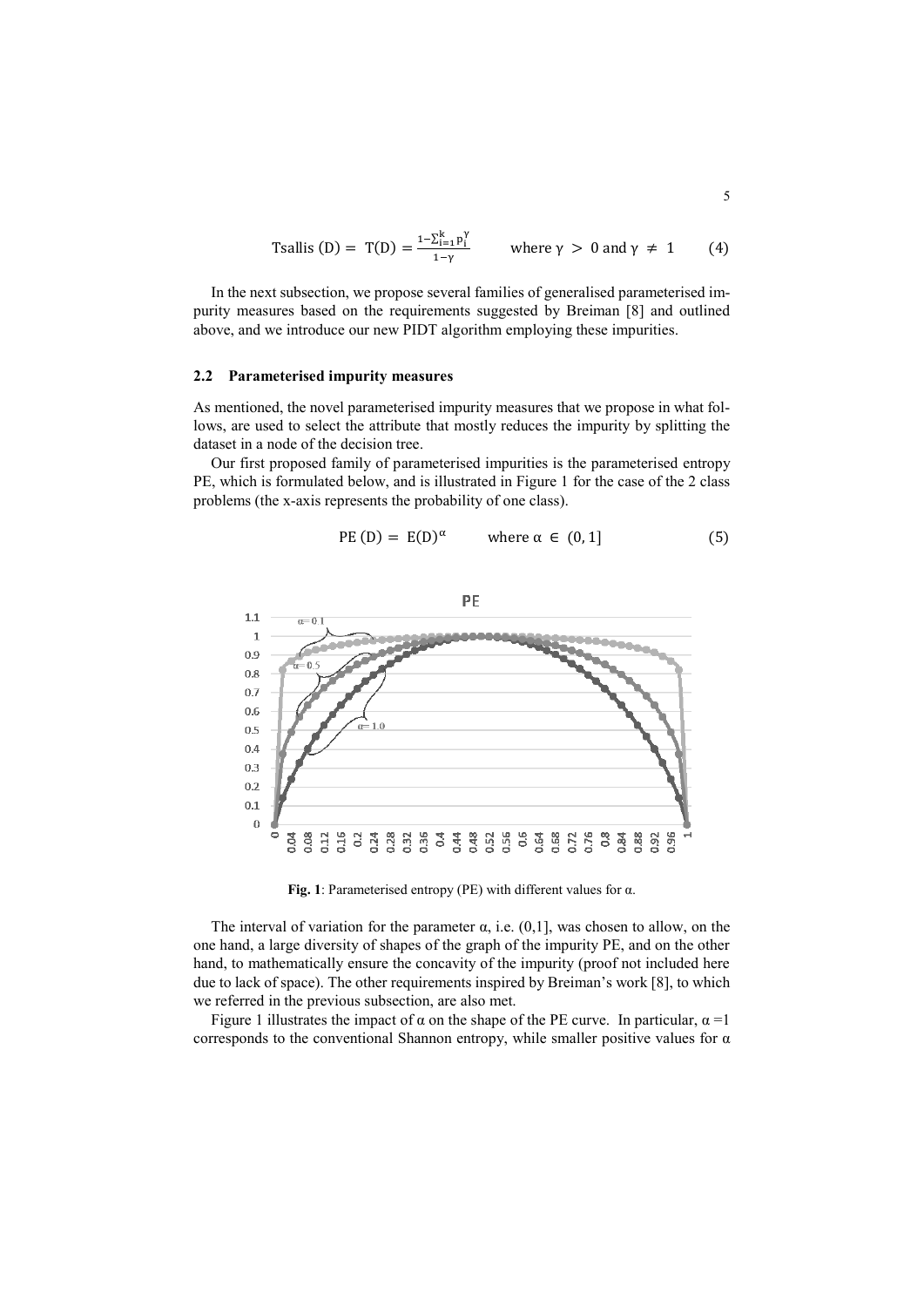have an effect of diminishing the curvature of the PE curve around its middle (the second derivative's absolute value tends to decrease in that area), and of gradually transforming the curve and make it tends to a plateau for small values of the parameter (for illustration see the curve for  $\alpha = 0.1$  in Figure 1). Intuitively, these changes in the shape of the PE curve suggest potential changes in choosing attributes in a split node of the decision tree, and this was confirmed experimentally when we implemented our framework. This situation happens because the process may give preference to different class probability distributions in the data subsets that are issued from the split. Parameter  $\alpha$ clearly influences which splits will be created in the decision tree, and as such it influences the model learnt from the data and allowed it to have more flexibility in adapting to the data than in the case of a fixed impurity such as the conventional Shannon entropy.

In the same manner, parameterised Gini, parameterised Renyi, and parameterised Tsallis are defined by using the following formulas:

$$
PG(D) = G(D)^{\alpha} \qquad \text{where } \alpha \in (0, 1] \tag{6}
$$

 $PR(D) = R(D)^{\alpha}$  where  $\alpha \in (0, 1]$  (7)

$$
PT(D) = T(D)^{\alpha} \qquad \text{where } \alpha \in (0, 1] \tag{8}
$$

Note that since the concave functions that define the conventional Shannon entropy and Gini index are generalised by the proposed families of parameterised impurities *PE* and *PG* respectively, the use of these families of impurities is expected, roughly speaking, to produce comparable or better decision trees in most cases than those based on the conventional entropy and Gini index.

We now define two more families of parameterised impurities based on two parameters  $\alpha$  and  $\beta$  this time.

$$
GE (D) = G(D)^{\alpha} + E(D)^{\beta} \quad \text{where } \alpha \text{ and } \beta \in (0, 1] \tag{9}
$$

$$
ABI(D) = \sum_{i=1}^{k} p_i^{\alpha} * (1 - p_i)^{\beta} \quad \text{where } \alpha \text{ and } \beta \in (0, 1]
$$
 (10)

Note that *GE* combines arbitrary positive and not larger than 1 powers of the Gini index and of the conventional Shannon entropy, generalising these impurities, and offering further flexibility by using two parameters. By the use of the two parameters, *ABI* family generalises the Gini index and also offers further flexibility in expressing various shapes of impurity. Note also that both *GE* and *ABI* fulfil, mathematically speaking, the requirements of impurity inspired by Breiman [8] (proof omitted here due to lack of space).

Figure 2 illustrates, for the case of 2 class problems, the parameterised families of impurities PE and PG for various values of parameter  $\alpha$  (see the top half), and the parameterised family of impurities GE for various values of parameters α and β (see the bottom half).

The above parameterised impurity families are used in our novel decision tree algorithm which we call PIDT, whose name stands for Parameterised Impurity Decision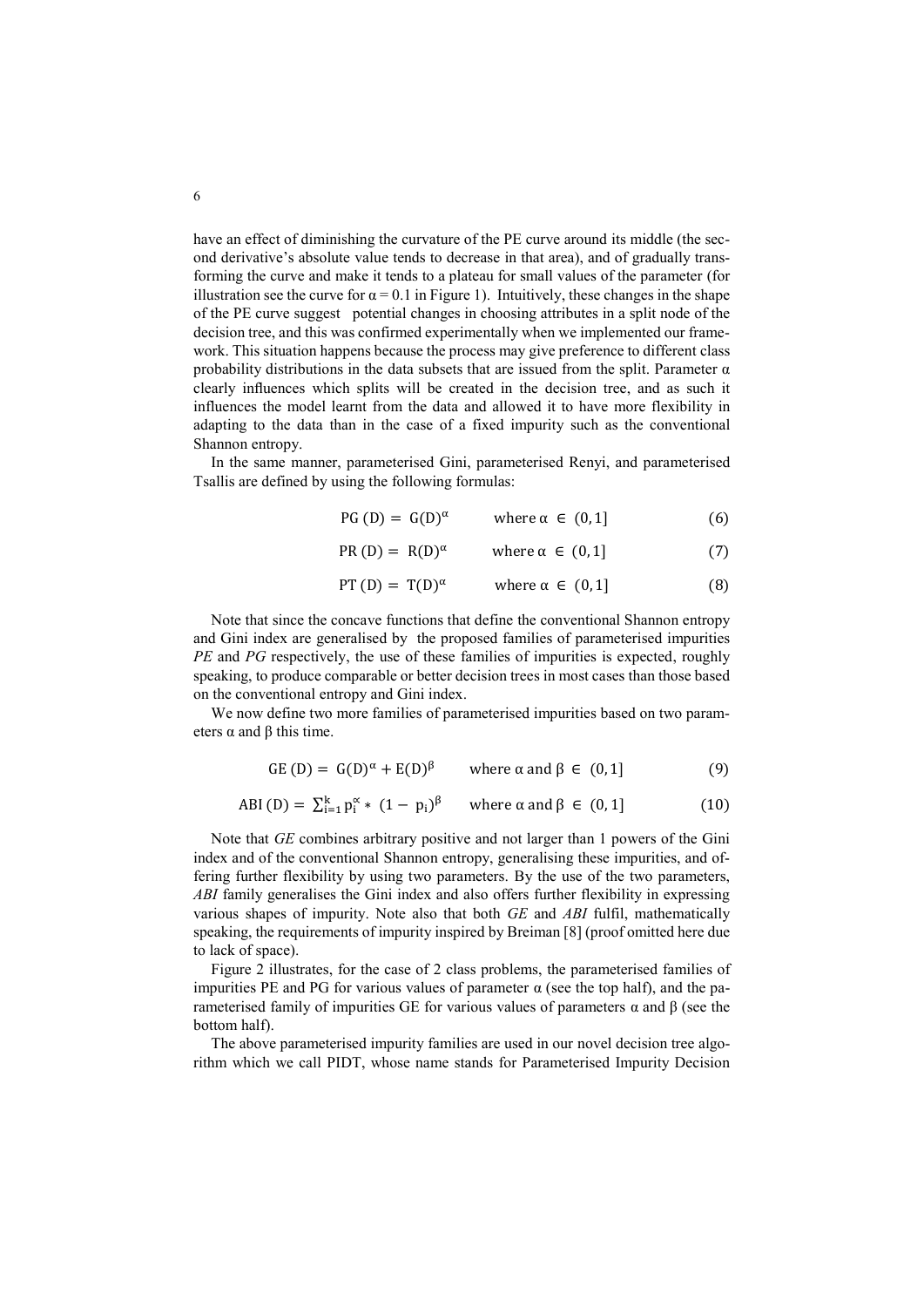Trees. In particular, the impurities define the criterion for selecting the best attributes in the nodes of the decision tree, based on the largest decrease in impurity from the dataset in the parent node to the datasets in the child nodes. This difference is the socalled gain, and will be precisely defined in the next section when the statistical Scondition will be introduced. The PIDT algorithm uses one single selected family of parameterised impurities for a tree induction, and optimises the parameters of the impurity in a cross-validation fashion with respect to the accuracy performance.



**Fig. 2**: Novel parametrised impurity measures PE, PG (top), and GE (bottom)

In the next section, we develop an enhancement of the process of growing the decision tree with the PIDT algorithm, based on a novel statistical pruning procedure Spruning that we introduce here as a useful tool to prevent overfitting problems.

## **3 S-pruning**

Roughly speaking, the novel S-pruning procedure we describe here terminates some of the branches of the decision tree based on the outcome of a statistical test. In particular, this pruning method only allows the attributes that have a significant predictive power to split the node and grow the tree. Stopping the development of a branch is based on a certain condition, named here the S-condition.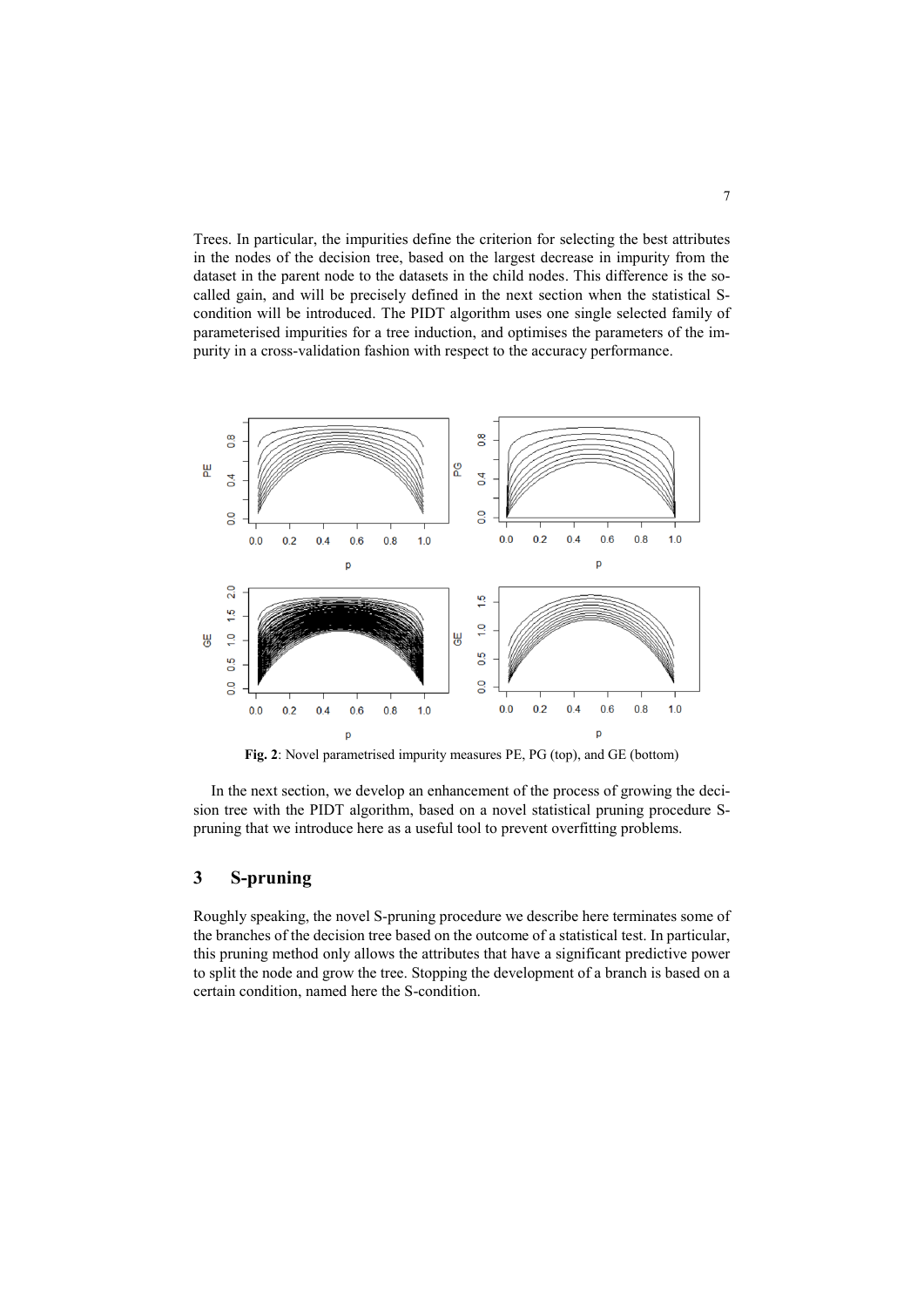#### **S-condition:**

Let  $X^c$  be the attribute with the highest gain  $G$  in a node  $N$ . Roughly speaking,  $G$  is expressed by the reduction in impurity after the split with attribute  $X^c$  in the node  $N$ . More precisely, the gain is defined in the same way as the information gain for the conventional Shannon entropy in C4.5 algorithm [4]. The impurity is measured in the dataset before the split, and in the resulting data subsets for each child after the split. The impurities in all these data subsets are averaged with weights derived as the fractions represented by the data subsets out of the dataset before the split. The impurity weighted average is then subtracted from the impurity of the dataset before the split, and the result defines the gain *G* mentioned above. The gain is non-negative for all attributes due to the concavity property of the impurity. Moreover, a higher gain may indicate a higher predictive power for an attribute. However, we want to ensure that a higher gain does not occur by chance. The S-condition defined here is a statistical mechanism to check this.

Let *D* be the dataset in node *N*. Shuffle (i.e. randomly permute) the labels in dataset *D* and measure again the gain for *X c* . Do this *t* times so that a vector *V* of *t* gain values is built. *The S- condition is satisfied if and only if G is smaller than the q quantile of vector V*. When the S*-*condition is satisfied, the branch in node *N* stops growing and *N* becomes a terminal node. *This defines the S-pruning procedures*.

Overall, the logic behind the S-condition is that if the gain *G* is smaller than the *q* quantile (for instance for a value  $q$  such as 0.95 or 0.9) of a vector  $V$  of  $t$  gain values (for instance  $t = 1000$ ) obtained for  $X<sup>c</sup>$  using random labels (since they are shuffled or randomly permuted), then  $X^c$  is not considered to have predictive power according to the data *D* in that node N. The values of *t* and  $s = 1-q$  must be specified by the user, where  $t$  is the number of label permutations (and thus equal to the number of gain values collected), and the value of  $s$  is the significance level (such as in the statistical tests). A smaller *s* will encourage more pruning. Intuitively, s indicates how likely the gain of the selected attribute *X <sup>c</sup>* would have been acceptably high just by chance. Another relevant quantity here is the *p*-value, defined experimentally as the fraction of cases in which the gain obtained with the random labels was higher than or equal to the gain obtained with the original labels of the records in *D*. Therefore, if the *p*-value is small enough (e.g. the *p*-value is smaller than or equal to the significance level  $s = 0.1$  or 0.05), then we can say that the gain of the selected attribute in the original data is indeed significantly better and, in consequence, that the gain is too high to have occurred just by chance. That is, the null hypothesis of the permutation test is rejected in this case. As such the attribute  $X^c$  is considered to have significant predictive power, and the split takes place. Note that the S-condition does not hold in this case.

On the other hand, if the *p*-value is larger than the significance level *s*, or in other words the S-condition holds, this means that the gain for the selected attribute is not large enough to indicate predictive power, so the development of that branch is stopped.

Note also that higher *q* (or equivalently smaller *s*) results in oversimplified trees, whereas the opposite results in reduced pruning and larger trees. As a result of using the S-pruning procedure, fewer nodes are expanded during the building phase, and thus

8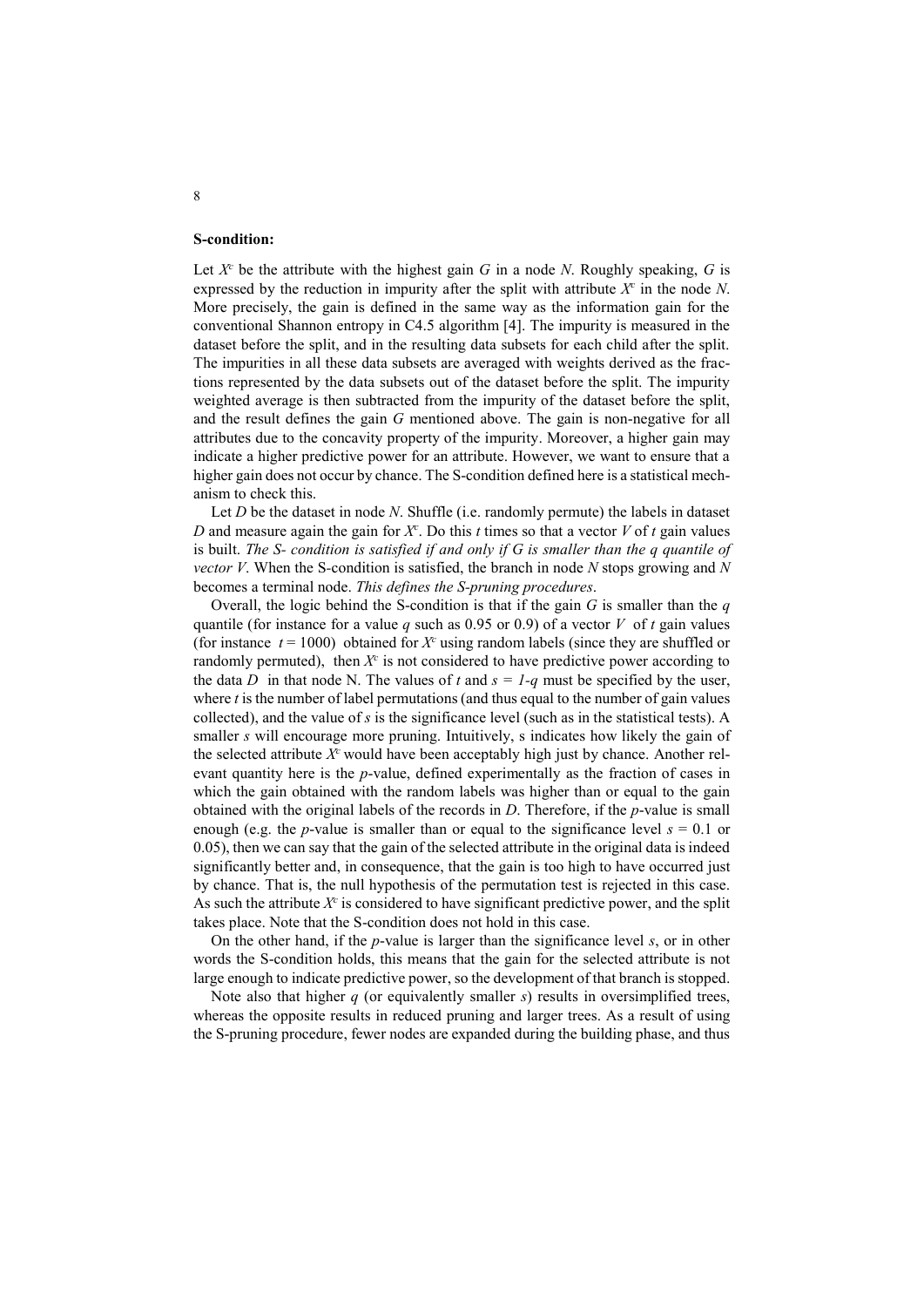constructing the decision tree is simplified. In addition, the decision tree has the advantage of avoiding overfitting while it is being built.

## **4 Comparison of decision tree classifiers with various impurity measures**

We now compare several impurity measures with respect to their impact on the decision tree induction, including the conventional impurities such as Shannon entropy and Gini index, and also the new parameterised families of impurities introduced here. We argue that the conventional impurities mentioned above have their flexibility limitations when used with various datasets. We also argue that, due to their flexibility, the parameterised families of impurities are better suited for the purpose of class separation. We also test our novel S-pruning procedure introduced in the previous section. Finally, we demonstrate empirically that the proposed PIDT algorithm indeed produces better decision trees than the algorithms that use simply the conventional entropy and Gini index impurity measures.

This section also investigates the performance of decision trees as a result of parameter optimisation. In order to investigate the usefulness of the novel parameterised impurity functions, we tested them on different datasets and compared them with the conventional impurities mentioned above. In order to optimise the parameters of an impurity family, a grid search over a parameter space with 5-fold cross-validation, were used to select the best parameters' values.

#### **4.1 Experimental analysis**

We chose the open-source library Weka (Waikato Environment for Knowledge Analysis) [17] as a starting point in implementing our PIDT algorithm with the S-pruning method option, and parameter optimisation for the families of parameterised impurities above. In particular, the tree builder code was modified and extended to support the conventional impurities Shannon entropy, Gini index, as well as Tsallis, and Renyi, and of course we implemented also the new families of parameterised impurity measures introduced in this paper. The S-pruning method was also added. The PIDT software allows users to specify the family of impurities and values for their relevant parameters, or choose the optimisation of these parameters. It also allows specifying the significance level *s* and the number of permutations *t* when the S-pruning method is enabled.

Each experiment used 5-fold cross-validation and was performed with and without the S-pruning method. Finally, the minimum number of nodes was set to 7 in all experiments. Each of the techniques was applied to 7 datasets, of which 5 were real datasets and 2 were simulated datasets with different characteristics.

The real datasets from the University of California–Irvine (UCI) machine learning repository [18] that were provided to illustrate the performance of different impurity measures, included the diagnostic Wisconsin breast cancer dataset, the diabetes dataset, the glass identification dataset, and a medical dataset for hepatitis and primary tumours [19]. Two datasets were also generated using simulation techniques, in particular based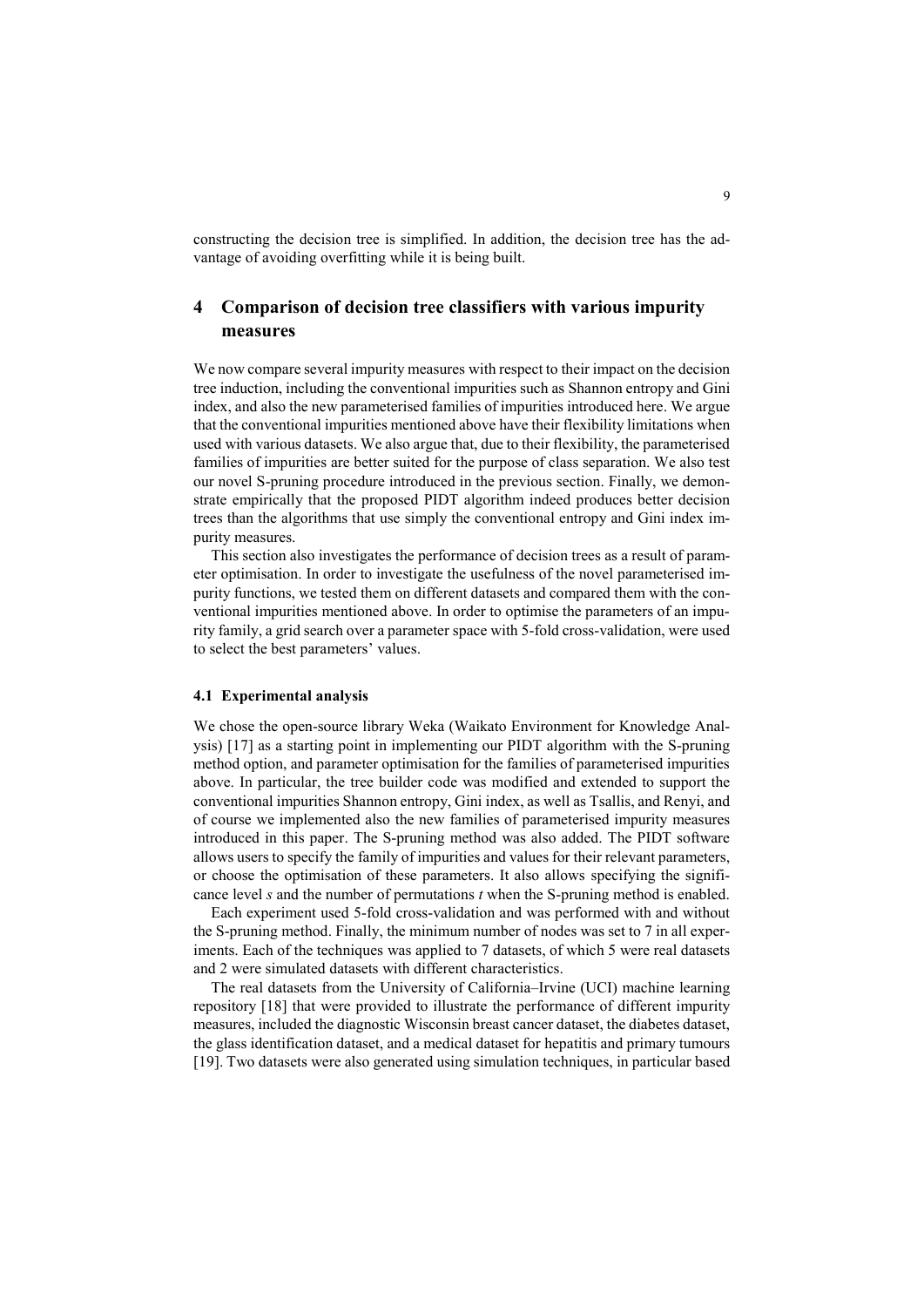on Guyon's proposed approach employed in various researches [19, 20, 21, 23]. The simulated datasets contain a few thousand samples and different numbers of classes.

The PIDT algorithm was run for different impurity measures and values for  $\alpha$ ,  $\beta$ ,  $\gamma$ parameters (whichever apply), and significance level *s*. The parameter space for α and β was 0.05, 0.1, ..., 0.95, 1.0; for γ the values were 0.1, 0.2, … ,0.9,1.5, 2.0, …, 5.0; and the considered significance level *s* values were 0.01, 0.05, and 0.1. Finally, the bestperforming models with their parameters were chosen for the final comparison on the separate test datasets. Table 2 shows a summary of the models built with the chosen optimised parameters, while Table 1 provides the summary of the models built by using conventional impurities. Bold fonts in Table 2 show the best results scored regarding the chosen dataset. The results demonstrate that the parameterised entropy (PE) could be used to construct more efficient decision trees compared with the conventional entropy impurity and Gini index impurity. In particular, PE led to better results when it was applied with the S-pruning method on most datasets. By looking at Table 1 and Table 2, we observe that the accuracy generally improved, and the number of nodes decreased for the models produced by the PDIT algorithm.

In particular, it is interesting to observe that the accuracy tended to improve depending on the dataset, thus confirming that this performance could be affected by the method used for selecting attributes during the tree construction. In terms of tree size, this was diminished for most datasets. The best reduction was achieved for the Pima diabetes database, where the size of the tree was reduced ten times compared to the standard tree algorithm – which used entropy (as shown in Table  $1$ ) – and was comparable to the tree size discussed in [14]. We also note that our results for the hepatitis dataset produced more accurate and smaller tree compared to the results presented in [14]. Overall, PE and PR impurities, in conjunction with activating the S-pruning procedure, produce more accurate results and yield much smaller trees for most of the datasets.

| Dataset              | Decision tree with entropy |              | Decision tree with Gini |              |  |  |
|----------------------|----------------------------|--------------|-------------------------|--------------|--|--|
|                      | Accuracy                   | No.<br>nodes | Accuracy                | No.<br>nodes |  |  |
| <b>Breast cancer</b> | 0.654                      | 67           | 0.654                   | 76           |  |  |
| Pima diabetes        | 0.736                      | 119          | 0.724                   | 135          |  |  |
| Hepatitis            | 0.807                      | 21           | 0.794                   | 25           |  |  |
| Primary tumour       | 0.434                      | 60           | 0.363                   | 57           |  |  |
| Glass                | 0.626                      | 39           | 0.556                   | 55           |  |  |
| Simulated data 1     | 0.721                      | 33           | 0.668                   | 67           |  |  |
| Simulated data 2     | 0.612                      | 188          | 0.601                   | 157          |  |  |

**Table 1**: Assessing decision trees built with conventional impurity performances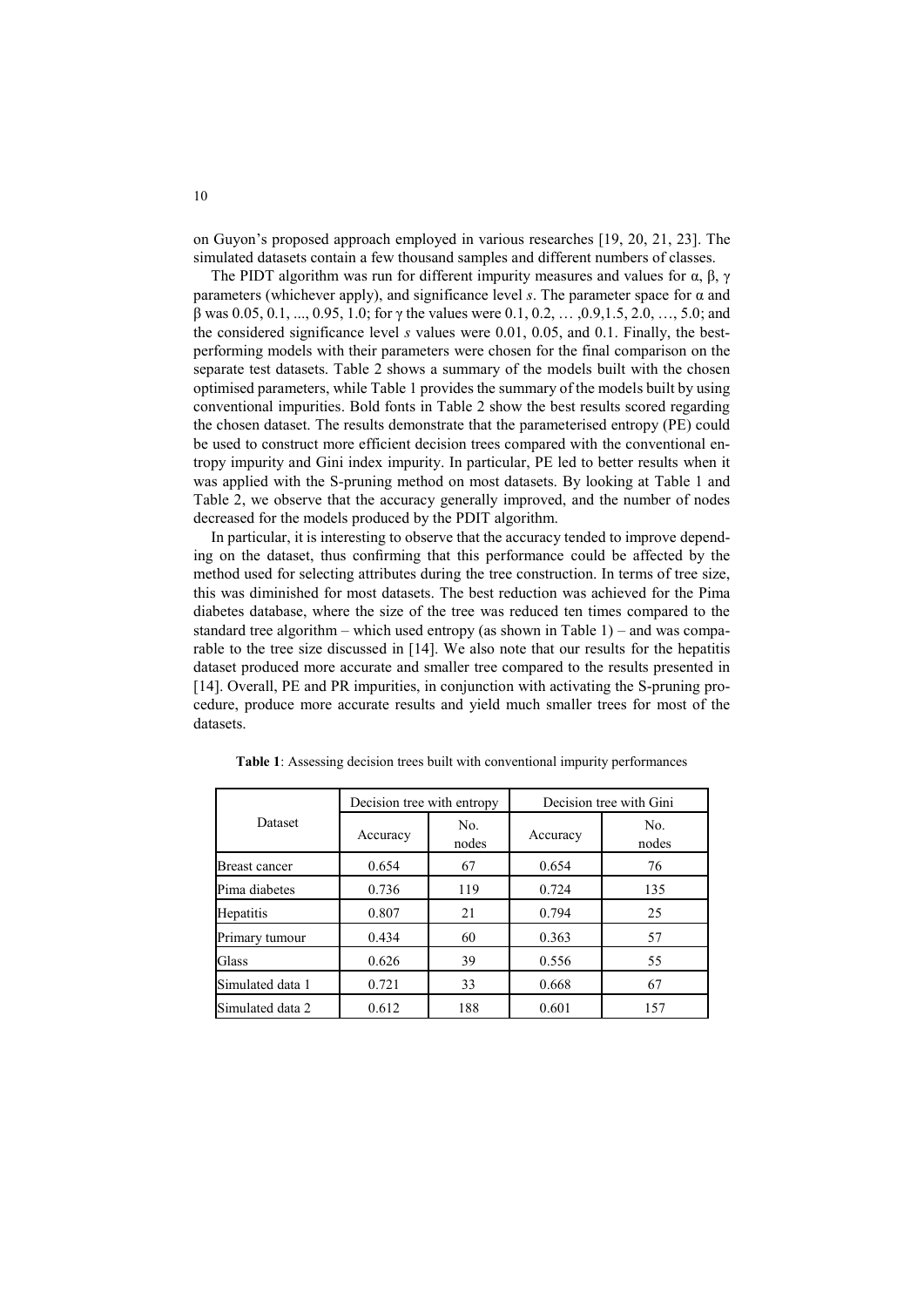|                  | <b>PIDT</b> |              |            |          |                          |                          |           |                          |              |  |
|------------------|-------------|--------------|------------|----------|--------------------------|--------------------------|-----------|--------------------------|--------------|--|
| Dataset          | Accuracy    | No.<br>nodes | Parameters |          |                          |                          |           |                          |              |  |
|                  |             |              | Impurity   | $\alpha$ | β                        | $\gamma$                 | S-pruning | $\overline{S}$           | Permutations |  |
| Breast cancer    | 0.731       | 91           | PG         | 0.5      | $\overline{\phantom{a}}$ |                          | no        | $\overline{\phantom{0}}$ |              |  |
|                  | 0.720       | 29           | <b>PR</b>  | 1        | $\overline{\phantom{a}}$ | 0.5                      | yes       | 0.05                     | 1000         |  |
| Pima diabetes    | 0.734       | 11           | <b>PE</b>  | 0.5      | $\overline{\phantom{a}}$ | $\overline{\phantom{0}}$ | yes       | 0.05                     | 1000         |  |
| Hepatitis        | 0.839       | 23           | PE         | 0.3      | $\overline{\phantom{a}}$ | $\qquad \qquad$          | no        | $\overline{\phantom{0}}$ |              |  |
|                  | 0.807       | 7            | PE         | 0.3      | $\overline{\phantom{a}}$ | $\overline{\phantom{a}}$ | yes       | 0.05                     | 1000         |  |
| Primary tumour   | 0.434       | 60           | <b>PE</b>  | 1        | $\overline{\phantom{0}}$ | $\overline{\phantom{a}}$ | no        | $\overline{\phantom{0}}$ |              |  |
| Glass            | 0.636       | 27           | PE         | 0.6      | $\overline{\phantom{a}}$ | $\qquad \qquad$          | no        | $\overline{\phantom{0}}$ |              |  |
| Simulated data 1 | 0.721       | 7            | PE         | 0.8      | $\theta$                 | $\theta$                 | yes       | 0.05                     | 1000         |  |
| Simulated data 2 | 0.693       | 157          | <b>GE</b>  | 1        | 0.4                      |                          | no        | -                        |              |  |

**Table 2**: Assessing decision trees built with the PIDT algorithm with parameter optimisation, and with and without S-pruning procedure activated. "-" means values do not apply.

## **5 Conclusion and directions for future work**

This paper proposed and tested an approach to building optimised classification trees using novel parameterised impurity measures which generalise conventional impurities such as Shannon entropy and Gini index. The experiments were conducted on five real datasets as well as on two simulated datasets. The results show that by building decision trees using parameterised impurity measures with optimal values for their parameters, the predictive models primarily led to better performance in terms of accuracy, than those built with traditional entropy impurity and Gini impurity.

A novel S-pruning method based on permutation tests was also introduced here to overcome the overfitting problem and to produce smaller decision trees. The proposed impurity measures gained significance and produced much smaller trees when they were applied with the S-pruning procedure enabled. However, if the significance level *s* for S-pruning is set too small, it may result in oversimplified trees.

One direction of extending this work is related to investigating novel impurity measures with flexibility capabilities in adapting to and working well with class-unbalanced problems. This direction is currently under investigation.